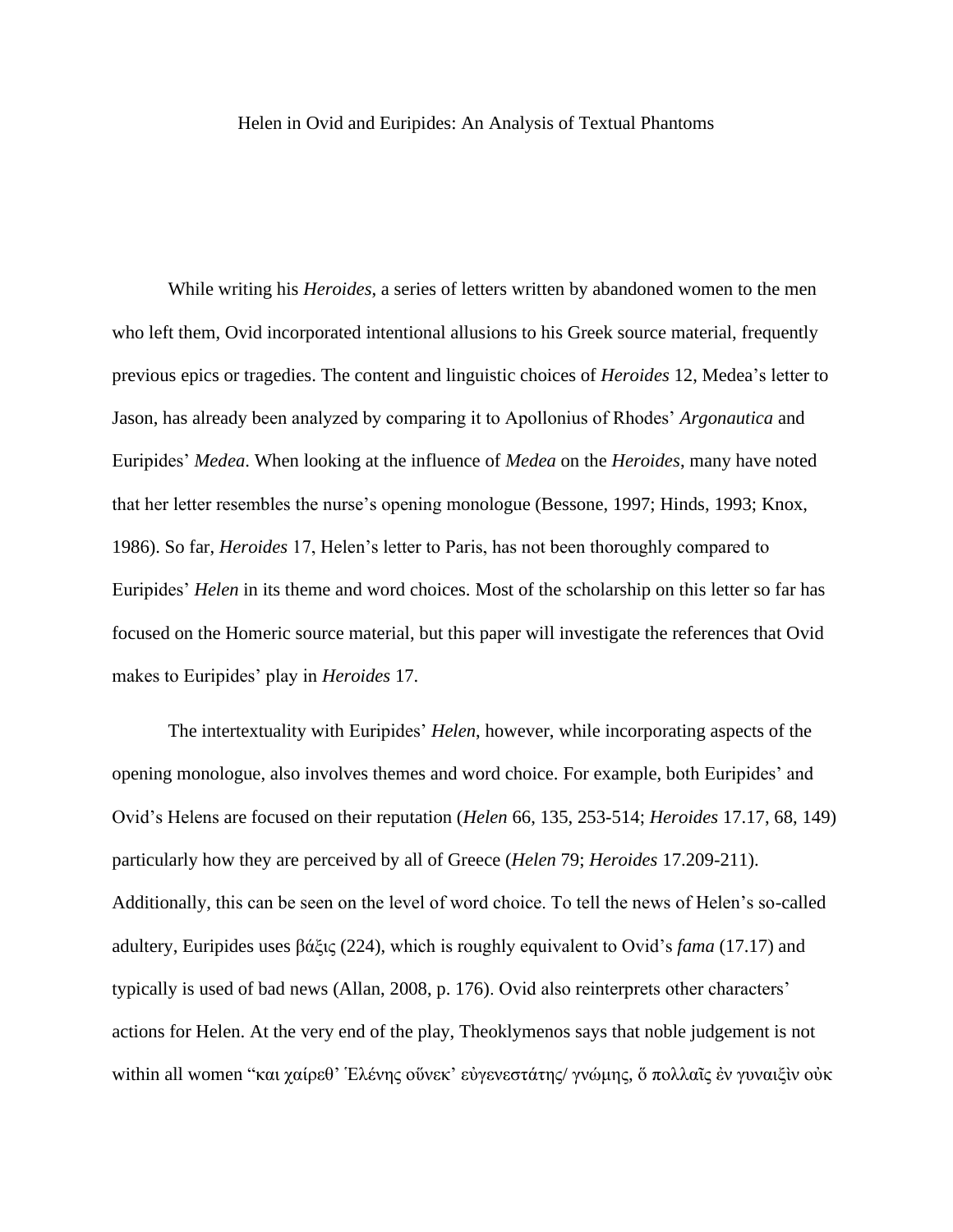ἔνι" (1686-7), which is reflected in *Heroides* 17.41 in the phrase "matronaque rara pudica est". Ovid continues this reinterpretation with other characters. Paris, in *Heroides* 16, when he is writing to Helen, claims her as his wife because she was promised to him (16.35, 85-6, 115). His behavior is a reflection of Theoklymenos' behavior in Euripides' *Helen*, who claims that Helen is his wife "ἡμῶν ἄλοχον" before she can even 'bury' Menelaus (1278).

Perhaps the most striking aspect of the *Helen* is the existence of the Helen phantom, which Euripides calls an εἴδωλον or a δόκησις. This is certainly picked up in Ovid. Δόκησις comes from the verb δοκέω, which is equivalent to the Latin *video*, allowing all sight words in *Heroides* 17 to be loaded. Since Helen's later takes place before her phantom could appear, these cannot be used for herself, but Helen discusses her conception with these words. She says that Zeus came to Leda "falsa sub imagine" (17.43) and then, most remarkably, compares this to her own situation: "nec ullus/ error qui facti crimen obumbret erit" (17.47-8). Like Zeus approaches Leda with a false pretense, Paris comes to Helen as a guest when he is really a suitor. Leda's *error* was excused because the agent was Zeus, but Helen cannot claim this same exemption. Running off with Paris would certainly destroy her reputation. Her word choice here, however, is the most striking: *obumbret*, related to *umbra*, shade or phantom. Leda's union with Zeus was false in the same way that Helen's was with Paris in Euripides' *Helen*, and the uncertainty that Helen expresses about these two events is parallel all while recalling the false, phantom Helen. These connections illustrate that Ovid is using Euripides' *Helen* as much as he is using Homer.

## References